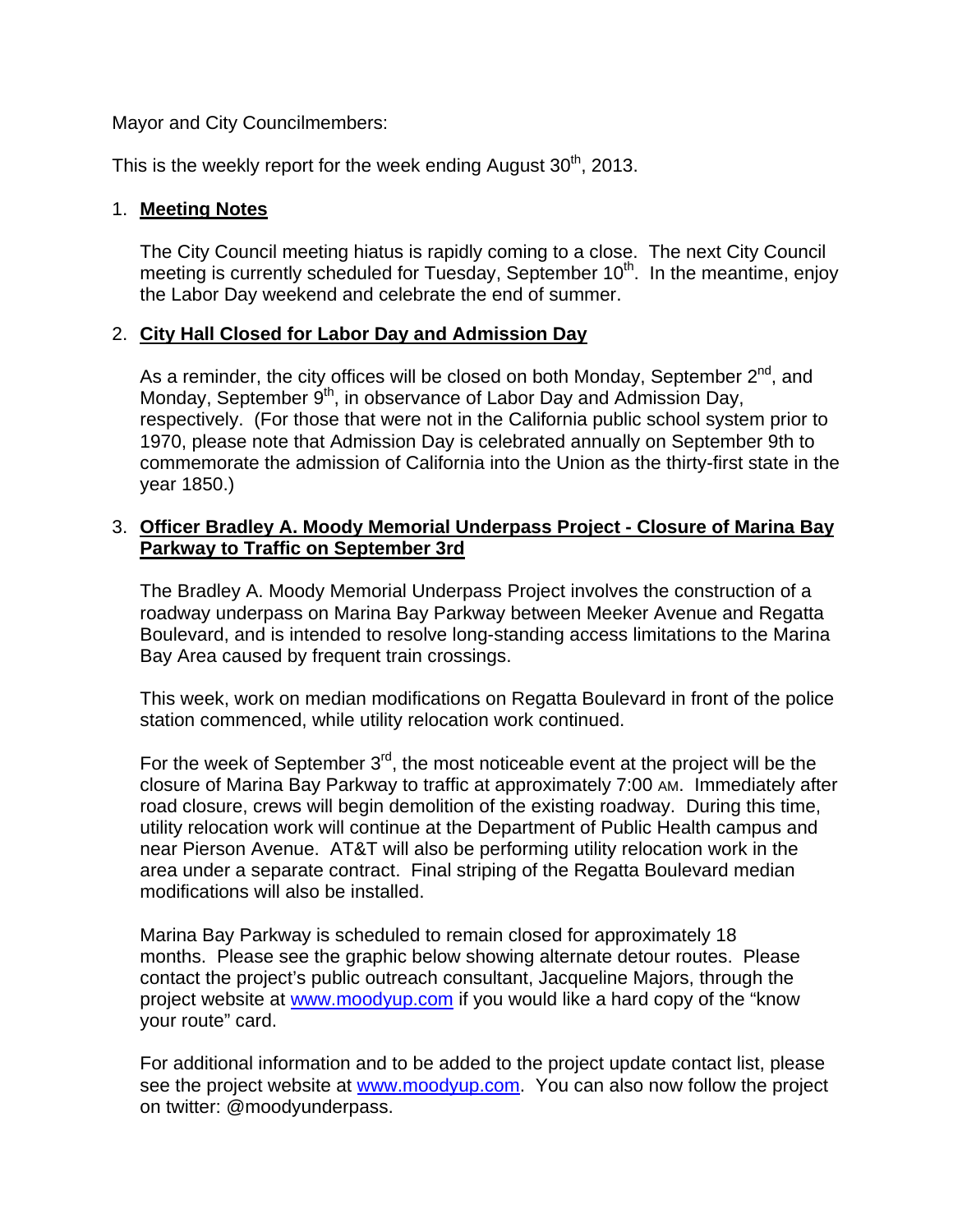

## 4. **Mobile Farmers' Market in Richmond**

The *Freshest Cargo* Mobile Farmers' Market is a "farmers' market on wheels" that provides neighborhood-based access to fresh, locally-grown produce in the Bay Area. *Freshest Cargo* now operates in several communities in Contra Costa County, and will initiate stop at several locations in Richmond on Wednesdays. The market accepts cash, EBT, Visa and Mastercard.

The following locations will be served on Wednesdays - click here for a map!

- 10:00 AM -11:30 AM | West Contra Costa YMCA Maine Avenue at South 19th **Street**
- 12:00 PM -1:30 PM | North Richmond Chesley Avenue at Fred Jackson Way
- 2:00 PM 3:30 PM | Parchester Community Williams Drive at Collins Avenue.

Fresh Approach will also provide 48 interactive nutrition education sessions at community-based organizations to promote purchasing local fruits and vegetables and the CalFresh nutrition assistance programs that will be accepted at the market.

This project is supported by a grant from the USDA through the Farmers' Market Promotion Program. More information is available at: www.freshapproach.org.

#### 5. **South Shoreline Specific Plan – Development Alternatives Presentation**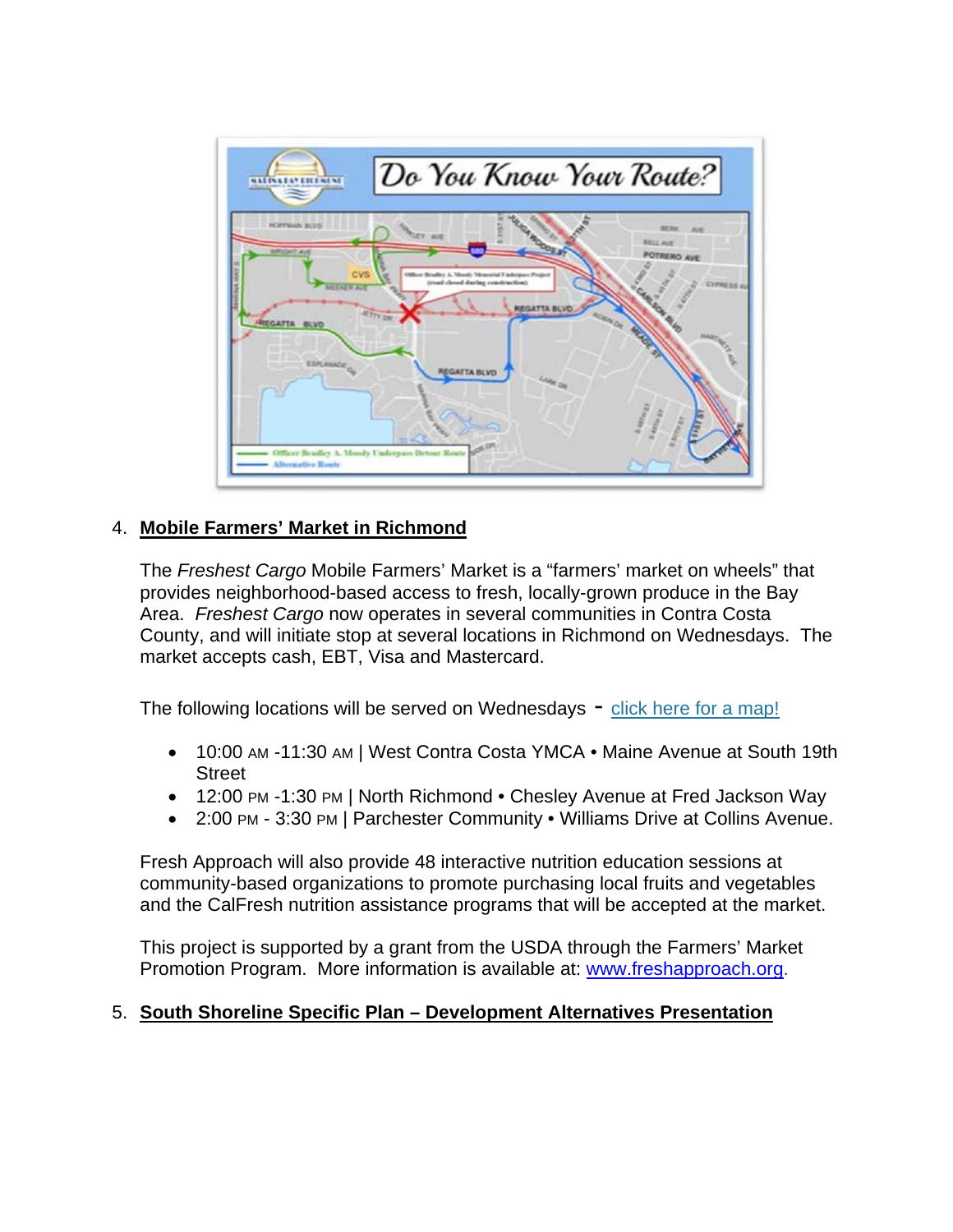

**Concept Design for Lark Street near Regatta Boulevard and Marina Bay Parkway Intersection**

This past Wednesday, August 28<sup>th</sup>, the Richmond Planning Division held a community meeting to obtain input on the three development alternatives that have been prepared for further analysis under the South Shoreline Specific Plan. The alternatives discussed would accommodate 3 to 5 million square feet of new employment space and 900 to 7,000 new residential units in the areas surrounding the proposed Lawrence Berkeley National Lab (LBNL)/UC Berkeley Richmond Bay Campus. A summary and full analysis of the alternatives is being prepared and will be available for public review and comment in December 2013. Over 50 people attended the community meeting, representing area residents, businesses, and property owners, and expressed their views on future land uses, transportation, open space, and environmental clean-up in the area.

#### About the Specific Plan:

The Specific Plan is intended to facilitate the implementation of Richmond's new General Plan by establishing specific planning policies, regulations, and urban design guidelines for an approximately 220-acre area located in the City of Richmond south of Interstate Highway 580. The Specific Plan will focus on ways that Richmond can take advantage of the planned Richmond Bay Campus, future ferry service, and other area assets to create a sustainable shoreline district providing jobs, housing, transportation options, and opportunities for entertainment and recreation. The City of Richmond was awarded a Priority Development Area Planning Grant from the Metropolitan Transportation Commission to develop the Specific Plan.

For more information, please visit www.ci.richmond.ca.us/sssp or contact Richmond Senior Planner Hector Rojas at hector\_rojas@ci.richmond.ca.us.

#### 6. **GRID Alternatives' Solarthon Comes to Richmond**

The City of Richmond and local residents of the Iron Triangle neighborhood are partnering with non-profit GRID Alternatives, an organization that brings the benefits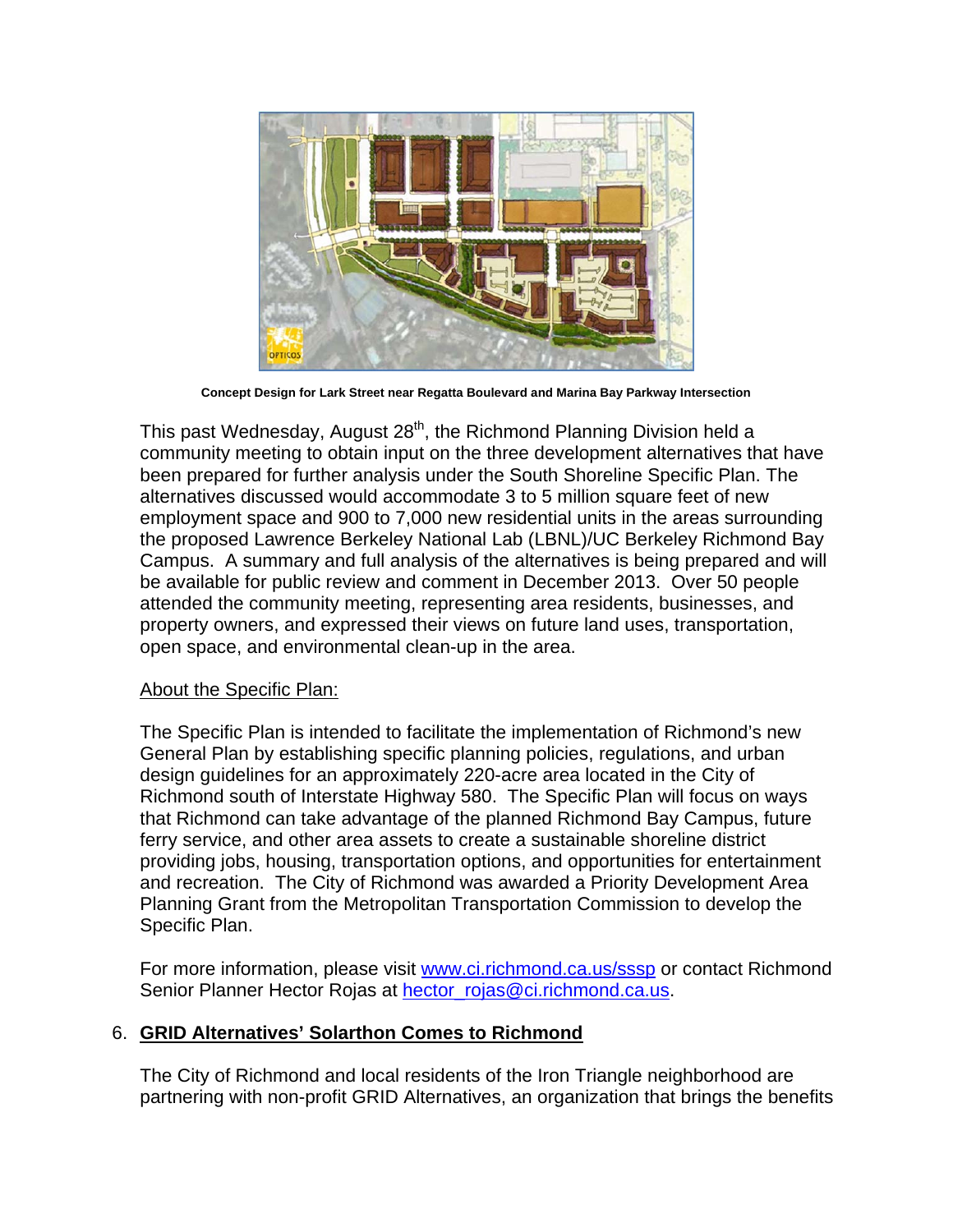of solar into underserved communities, to expand Richmond's growing solarpowered energy. On Saturday, September  $\overline{7}^{\text{th}}$ , more than 150 volunteers – individual sponsors, corporate teams, job trainees and the homeowners themselves – will come out to install solar electric systems for 8 low-income families as part of the GRID Alternatives Solarthon, the organization's annual solar block party and fundraiser.

Families will save approximately 75 percent on their electricity bills from day one, money they can use for food, clothing, medical expenses and other necessities. The installations are expected to save the families \$148,000 over the 30-year lifetime of the systems and contribute to cleaner air.

GRID Alternatives has installed 116 systems in Richmond to-date, working in partnership with the City of Richmond to make solar energy accessible to its diverse population while bringing job skill-building opportunities to volunteers and students on the installation sites.

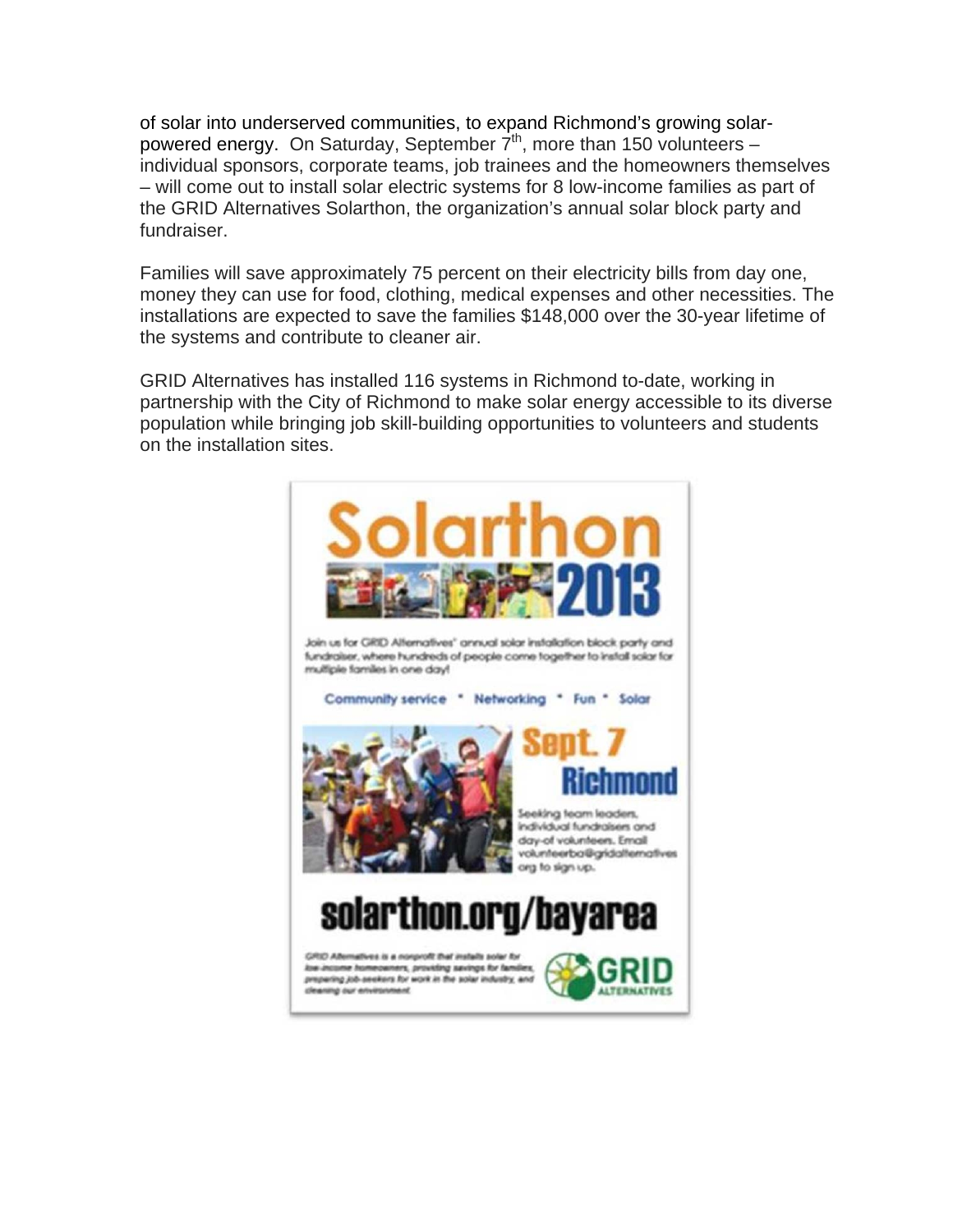## 7. **Help Rebuild Belding Garcia Playground!**

Saturday, October 26<sup>th</sup> is Make a Difference Day, the largest day of national community service. On this day, volunteers around the nation will work in their communities to improve the lives of others. From 8:00 AM to 4:00 PM on October 26<sup>th</sup>, the Richmond community is invited to join residents of the Belding Woods Neighborhood and community partners as they rebuild the Belding Garcia Playground located at 17<sup>th</sup> Street and Coalinga Avenue.

The new playground will provide children, ages 2 to 12, and families with a positive, safe, and fun environment. Additionally, the improved playground will enhance youths' imagination around play, help develop friendships, and be the meeting place for cherished memories.

All skill levels and talents are welcome! No experience is necessary. There are a variety of opportunities for you to make a positive impact. Volunteers are needed to assist with building playground equipment pieces, serving food, registering fellow volunteers, and leading activities for children.

Your time will help improve the lives of many in the Belding Woods Neighborhood. Register today to volunteer at http://beldinggarciaplayground.eventbrite.com/. For inquiries, please contact Alicia Nightengale at (510) 620-5460 or Bertha Romo at (510) 620-5535.

We look forward to seeing you on Saturday, October  $26<sup>th</sup>$ !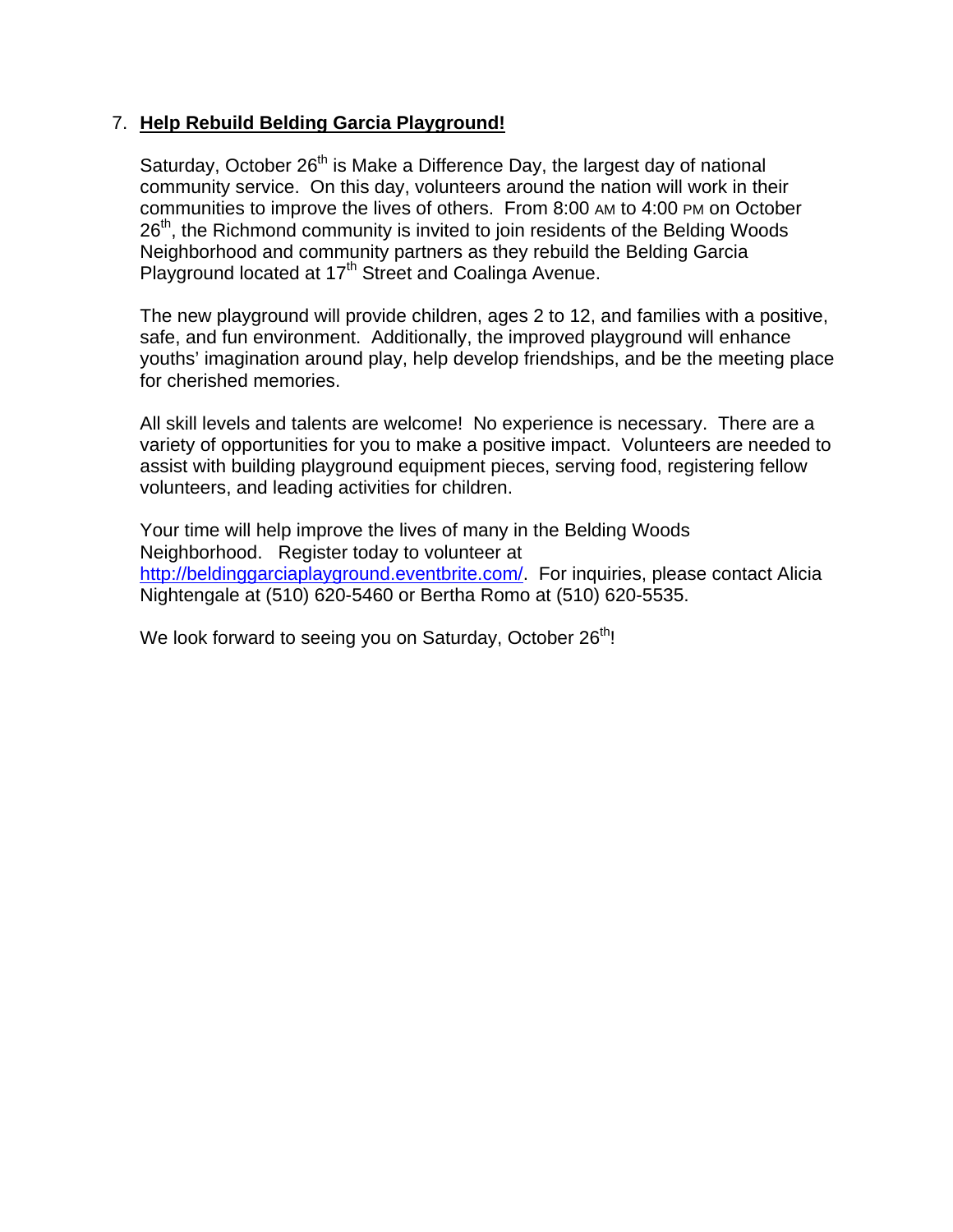

## 8. **2013 Community Survey Available to all Richmond Residents to Complete**

If your household was not one of the 3,000 households selected to receive the survey, but you would like to provide feedback to the city, then now is your chance. The 2013 Richmond Community Survey can now be completed by ALL Richmond residents by accessing the links below.

- English: http://www.n-r-c.com/survey/richmond2013survey.htm
- Spanish: http://www.n-r-c.com/survey/richmond2013encuesta.htm

Feel free to contact LaShonda Wilson-White in the City Manager's office at (510) 620-6828 with questions, comments, or to obtain a paper copy of the survey. Your input can help make the City of Richmond a better place to live, work and play. We look forward to receiving your feedback.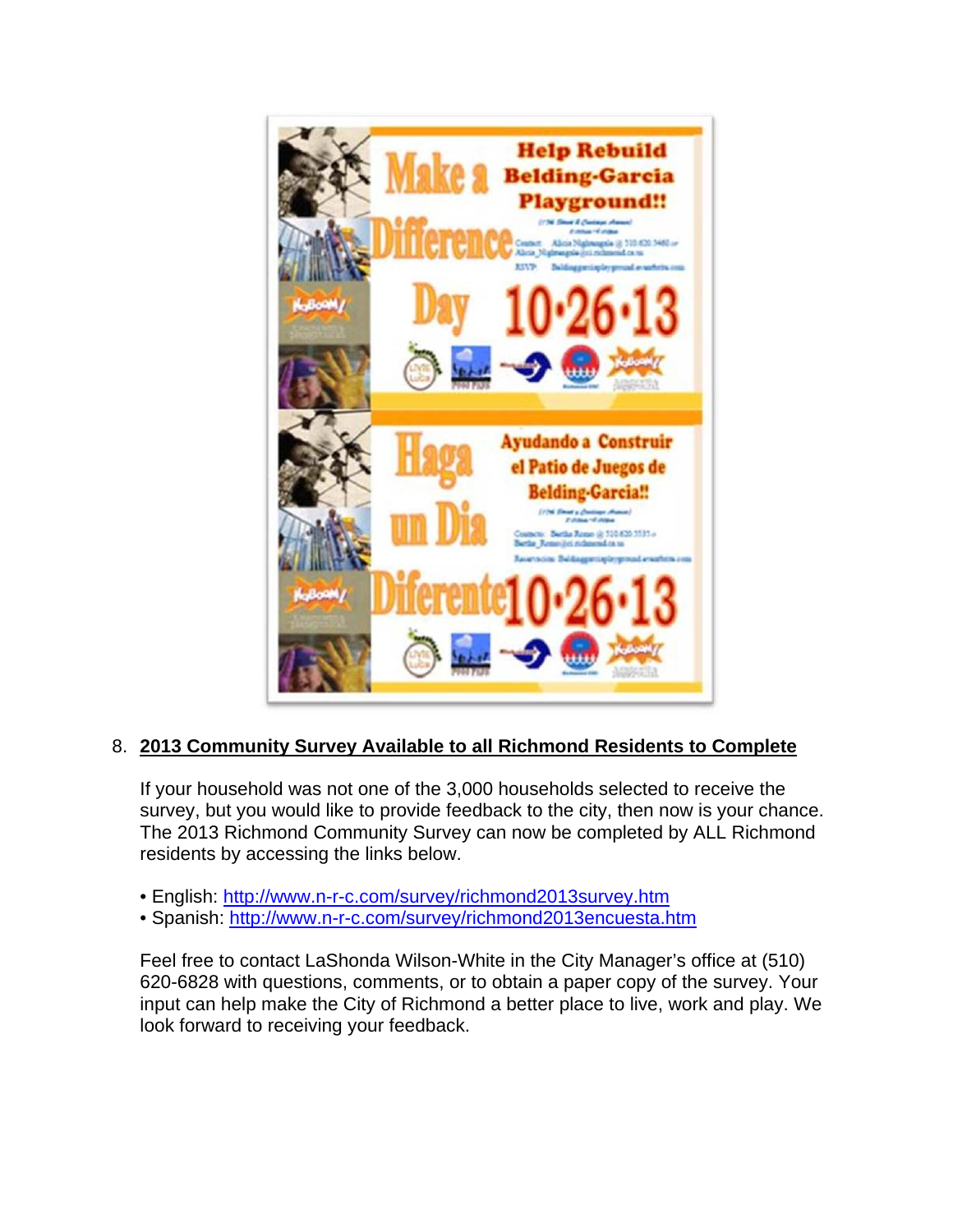### 9. **Recreation Highlights**

#### Disabled Peoples Recreation Center

The last week of summer programs for the Adult Morning Program (AMP) and Therapeutic Interactive Recreation Program (TIRP) participants was an exciting time for everyone. The week began with lunch and a movie at the Concord Century 16 Theater. The AMP group chose Wolverine and the TIRP group chose Turbo. The next day, everyone enjoyed a great lunch at the Concord Sweet Tomatoes, where they used their Money Matters skills to purchase individual lunches. They all then took a nice walk around the outside mall area. Another day, the picnic at Rankin Park in Martinez was filled with good food and outdoor sports. Attending the A's game was a hit, especially when they won! The culminating event was a day at Point Pinole for beautiful scenery, good walking and an end to a great summer program.

Now that summer is over, the adult participants are ready to resume their regular program scheduling for the year. They loved the summer program and all the activities in which they participated. However, they are excited about getting back to their regular routines and the upcoming holiday seasons.

The younger participants have all returned and are working out the kinks that come with the first week. One thing is certain, they are happy to be back at their regular after school program at the Disabled People's Recreation Center!

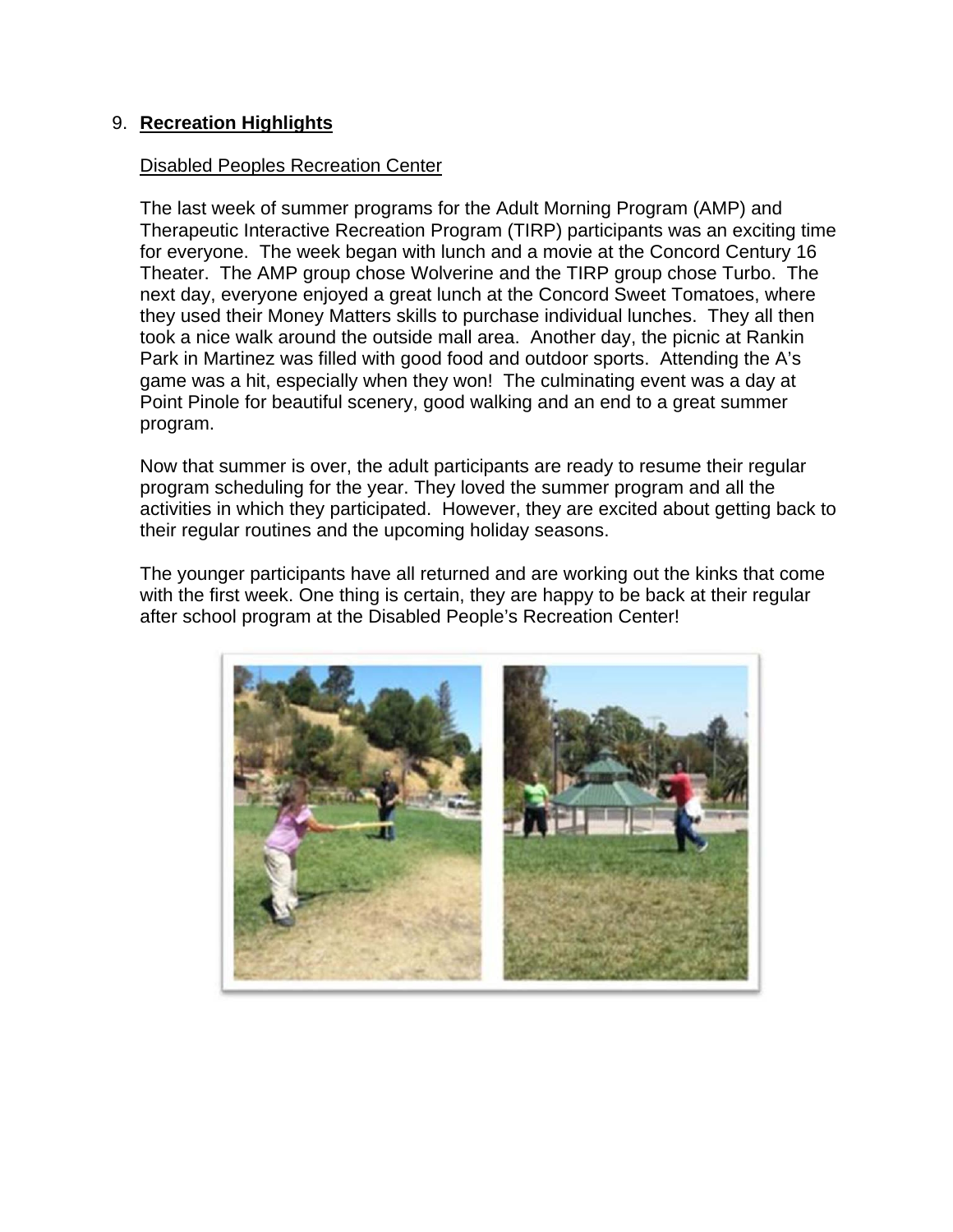

#### Tennis

On August 9<sup>th</sup>, the City of Richmond's Girls 15 & under Junior Tennis Team (Richmond PowerPuffs), coached by Wendy Guinn, traveled to Fresno, California to participate in the Northern California USTA Junior Team Tennis Sectional Championships held on August  $10<sup>th</sup>$ -11<sup>th</sup>. The PowerPuffs team consisted of eight players: Aysha Hayes, Azaria Hayes, Chandani Battle, Alyssa Lewis, ShaVaughn Vines, Cienna Clark, Cassidy Clark and Alyssa Docherty-Kaumbulu. After qualifying for the event as one of the top 2 teams in their age division, the Richmond PowerPuffs competed well in singles and doubles matches, and demonstrated exemplary sportsmanship and team camaraderie. The team placed  $6<sup>th</sup>$ .

Aysha Hayes, the number 1 singles player, lost two closely contested matches to top-ranked USTA players, but was awarded a sportsmanship award. Her sister Azaria, only 11 years of age, played well at the number 2 spot and also won a racket bag at the team barbecue party on Saturday night. Azaria was recently ranked no. 18 in the NorCal USTA rankings for 12 & under. Alyssa Lewis, competed at number 6 in singles and was undefeated. She also competed in doubles and only lost one of her matches throughout the 3-match weekend. Most notably, the entire team was recognized repeatedly by United States Tennis Association officials, coaches and parents for their on and off-court demeanor and sportsmanship.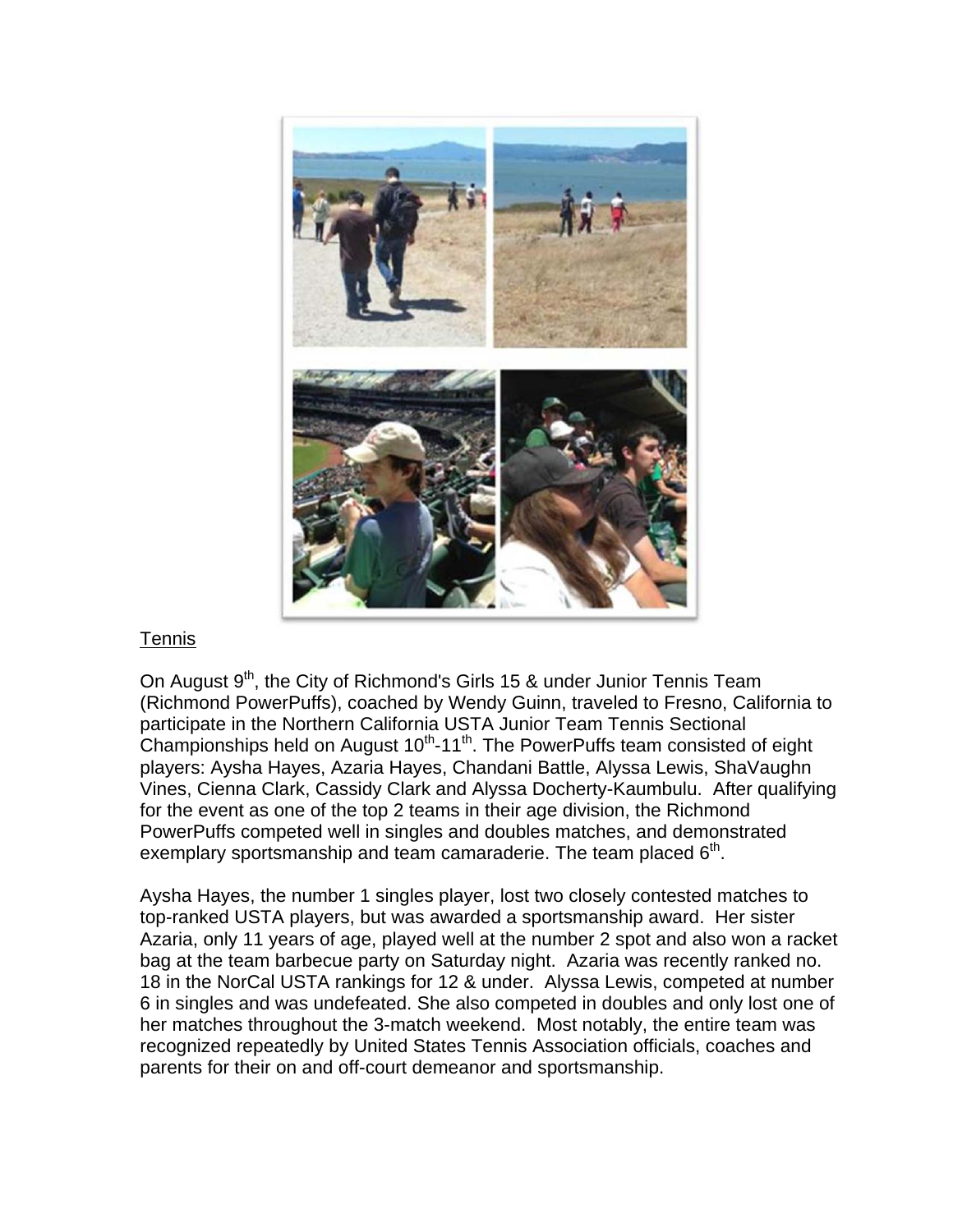This was the first sectional championship experience for most of the players, and they managed well in spite of temperatures near 100 degrees and daily match start times of 7:30 AM. As the youngest team in their age division, there are certainly high expectations for a stronger finish next season.

In addition to Coach Guinn, Richmond Recreation Department tennis staff who accompanied the team were Courtney Coleman, Jasmin Guinn and Marzell Morning. Staff, players and parents topped off a remarkable season with a team trip to Boomers in Livermore the following weekend.

## 10. **Public Works Updates**

Facilities Maintenance: Carpenters repaired the south wall of the Richmond Recreation Complex gym, installed storm vents and repaired the storefront entrances and three windows at the Recreation Complex, repaired doors at Shields Reid Community Center, and installed bollards in the Corporation Yard.



Installation of Storm Vents

Painters started the preparation of the floors at the Parchester Community Center for painting, refinished the floors in the Computer Room of the Parchester Community Center, painted the light poles in the parking lot of the Employment and Training Center, and painted the electrical bunker on the Richmond Parkway.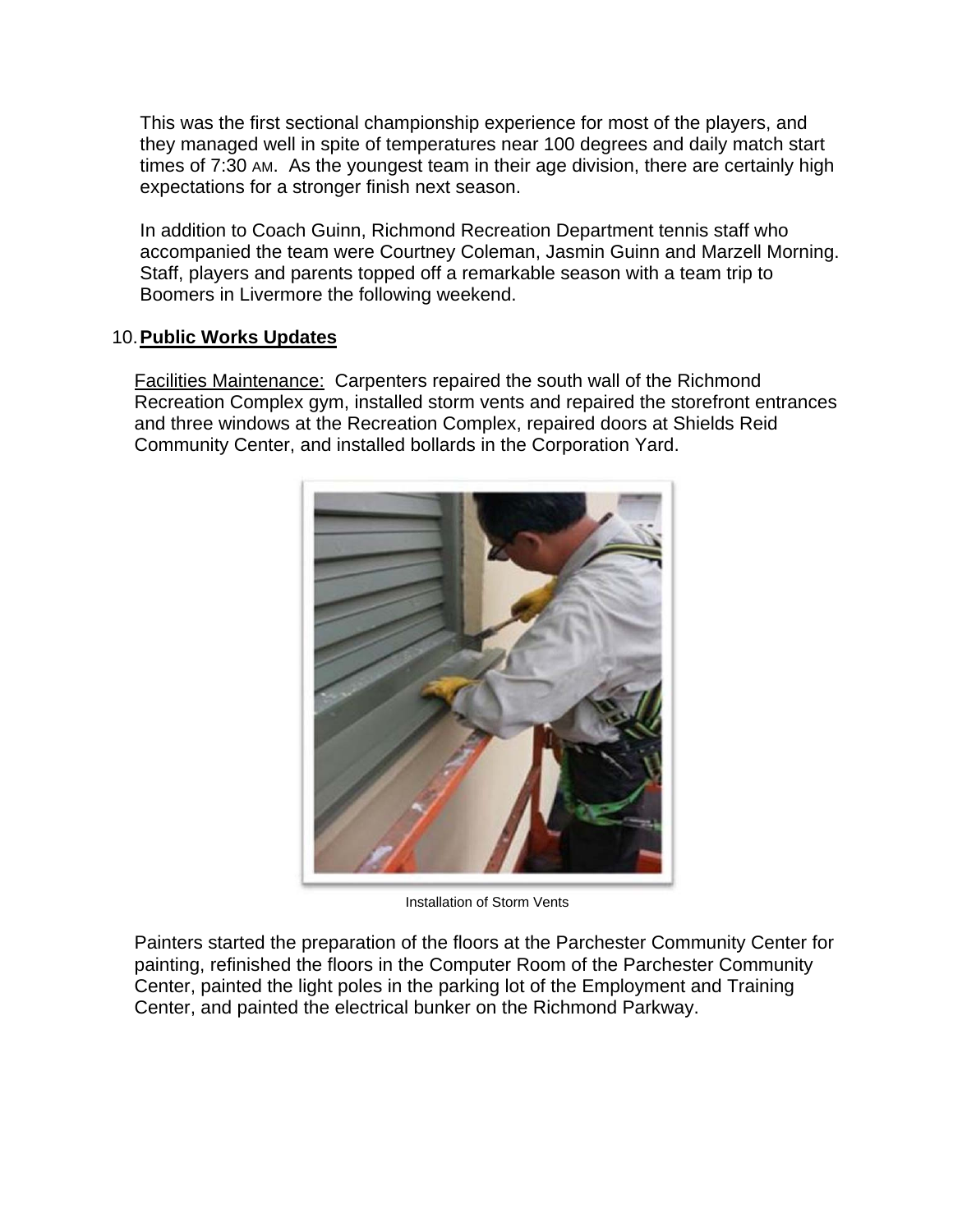

Painting of Poles at Employment and Training

Stationary Engineers cleared waste lines at the Senior Center, Recreation Complex and Fire Station #64, serviced the furnace at the Senior Annex Center and in the Point Richmond Community Center, repaired the air conditioner at 440 Civic Center Plaza, and sealed former waste lines at the Shields Reid Community Center.

The Utility Workers cleaned the carpets in the Council Chambers and replaced soap dispensers in City Hall in addition to maintaining all City buildings.

Electricians installed safety lighting in the basement of the Plunge, continued with the Richmond Parkway lighting project and worked on safety issues at 450 Civic Center Plaza.

Parks and Landscaping Division: This week crews continued with the landscape rehabilitation project along the Marina Bay Trail, continued with the Lucas Park landscaping project, completed vegetation clean-up along the Marina Way medians, completed pruning along Garrard Avenue, continued with the landscape clean-up at Civic Center Plaza, and helped support the Richmond Parkway lighting project.

Streets Division: Crews continued with grinding and paving on Regatta Boulevard, Wharf Street and Hall Avenue, as well as worked from the outstanding pothole list.